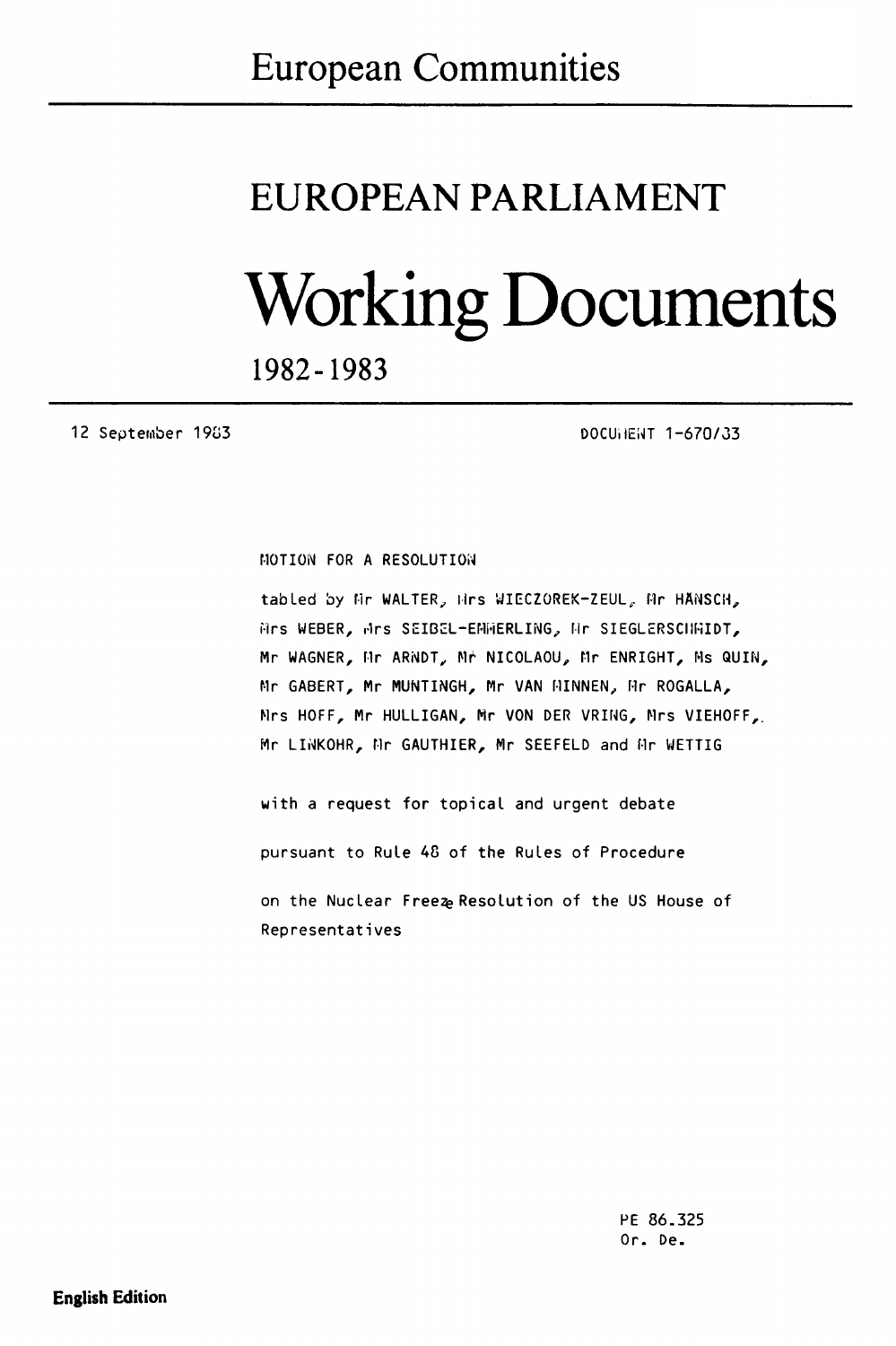$\sim 10^{11}$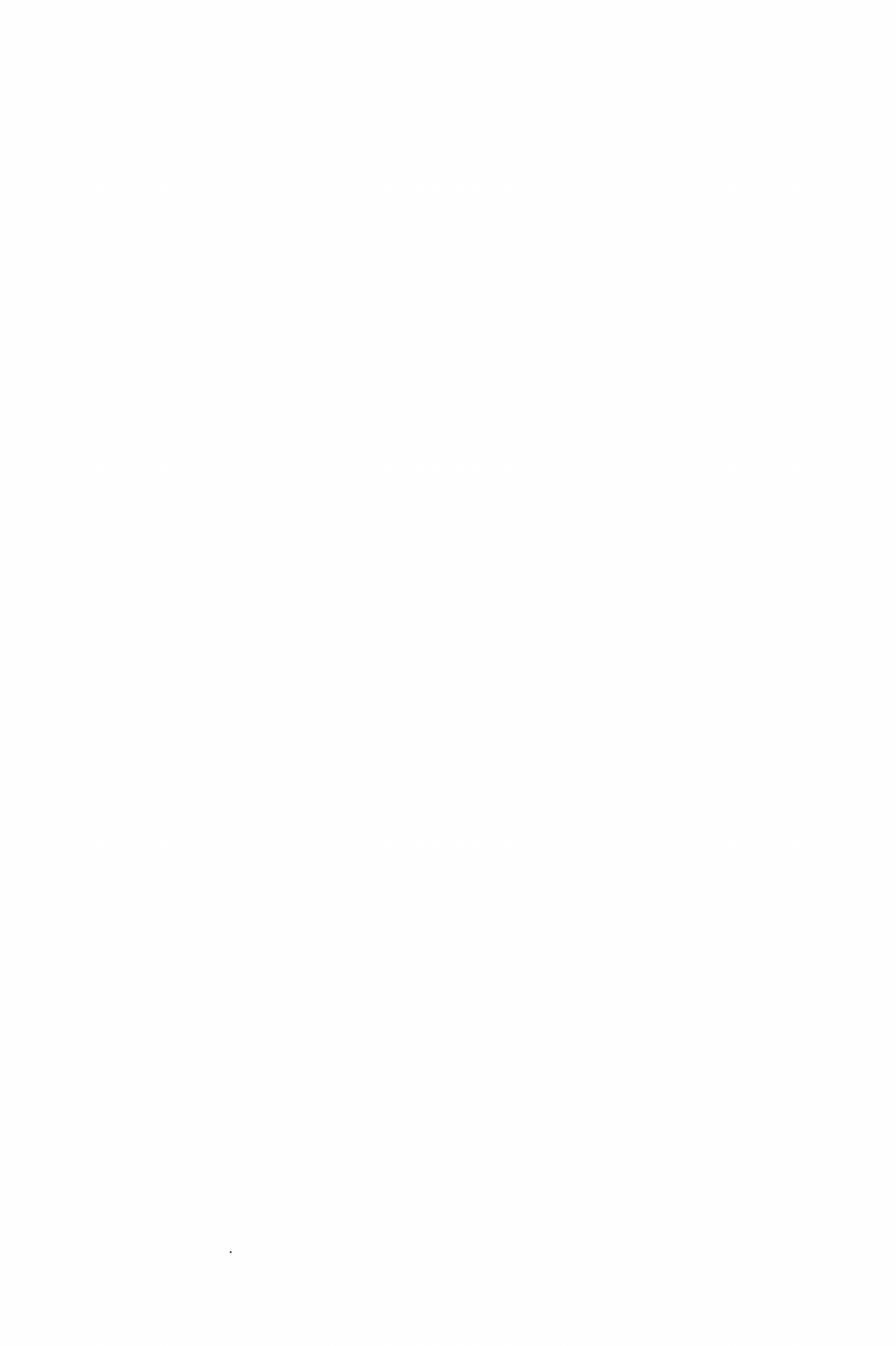## The European Parliament,

- whereas important arms control negotiations are nearing a decision,
- alarmed at the growing arms build-up throughout the world,
- whereas this poses a particularly serious threat to Europe,
- convinced that there is no alternative to political détente, disarmament and a peaceful balance,
- convinced that it is incumbent upon the European Parliament as on all parliaments to support every effort in the interests of peace,
- 1. Welcomes the Nuclear Freeze Resolution passed by the US House of Representatives on 4 May 1983 and endorses its proposals;
- 2. Instructs its President to forward this resolution to the foreign ministers meeting in political cooperation and the Congress of the United States.

Annex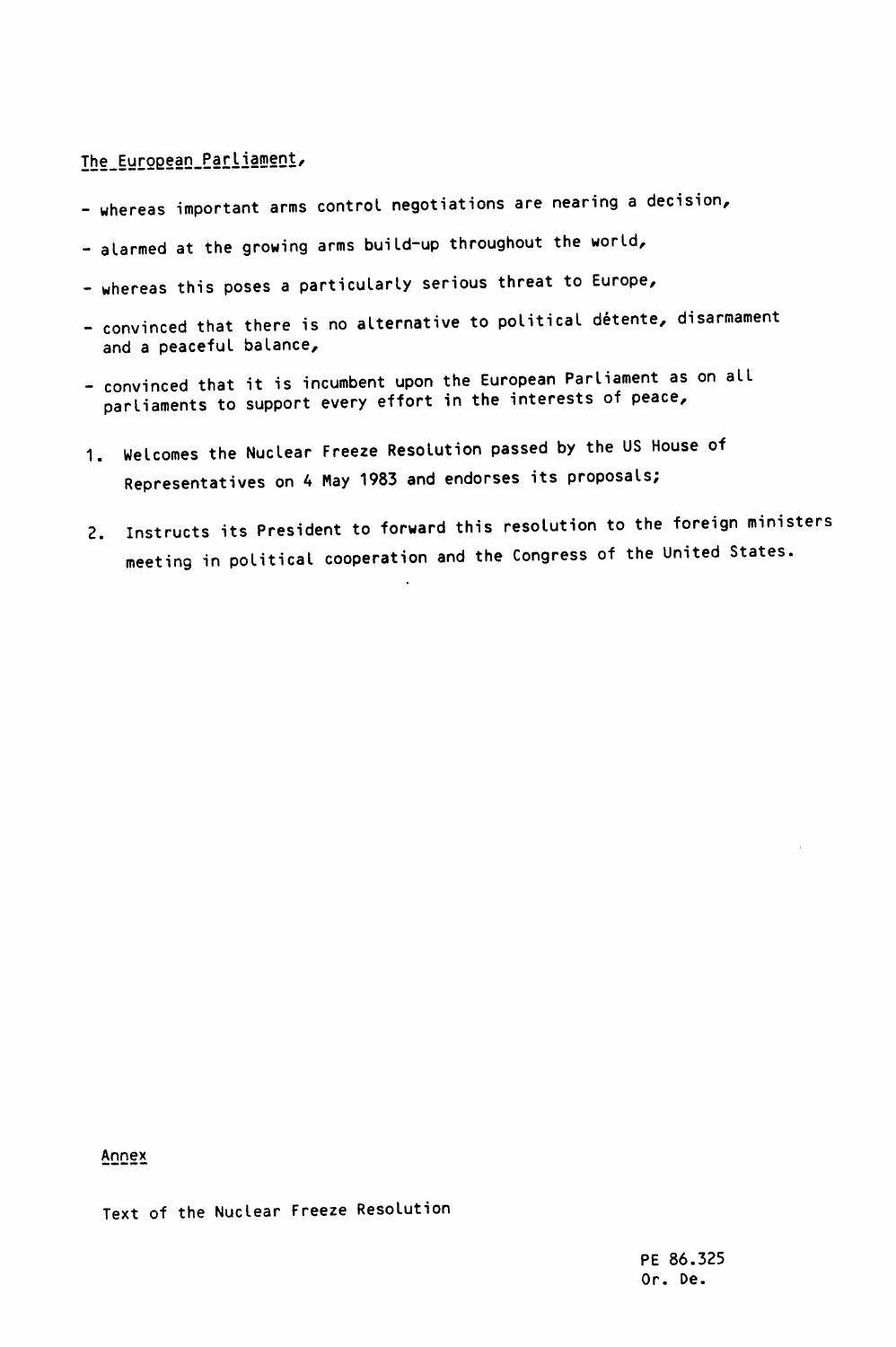NUCLEAR FREEZE RESOLUTION OF THE US CONGRESS (HOUSE OF REPRESENTATIVES) 4th May, 1983)

Calling for a mutual and verifiable freeze on and reductions in nuclear weapons. Whereas the greatest challenge facing the earth is to prevent the occurrence of nuclear war by accident or design;

Whereas the United States and the Soviet Union have signed the joint statement of agreed principles for disarmament negotiations, known as the McCloy-Zorin agreement, enumerating general principles for future negotiations for international peace and security;

Whereas the increasing stockpiles of nuclear weapons and nuclear delivery systems by both the United States and the Soviet Union have not strengthened international peace and security but in fact enhance the prospect for mutual destruction;

Whereas adequate verification of compliance has always been an indispensable part of any international arms control agreement; and

Whereas a mutual and verifiable freeze and reductions in nuclear weapons and nuclear delivery systems would greatly reduce the risk of nuclear war: now, therefore, be it resolved by the Senate and House of Representatives of the United States of America in Congress assembled, that, consistent with the maintenance of essential equivalence in overall nuclear capabilities at present and in the future, the Strategic Arms Reduction Talks (START) between the United States and the Soviet Union should have the following objectives :

Pursuing the objective of negotiating an immediate mutual 1. and verifiable freeze. Then pursuing the objective of negotiating immediate, mutual and verifiable reductions in nuclear weapons.

Deciding when and how to achieve a mutual verifiable freeze  $2.$ on testing, production and further deployment of nuclear warheads, missiles and other delivery systems which would threaten the viability of sea-based nuclear deterrent forces and to include all air defense systems designed to stop nuclear bombers. Submarines are not delivery systems as used herein.

3. Consistent with pursuing the objective of negotiating an immediate, mutual and verifiable freeze, giving special attention to destabilising weapons, especially those which give either nation capabilities which confer upon it even the hypothetical advantages of a first strike.

Providing for cooperative measures of verification, including provisions for on-site inspection, as appropriate, to complement national technical means of verification and to ensure compliance.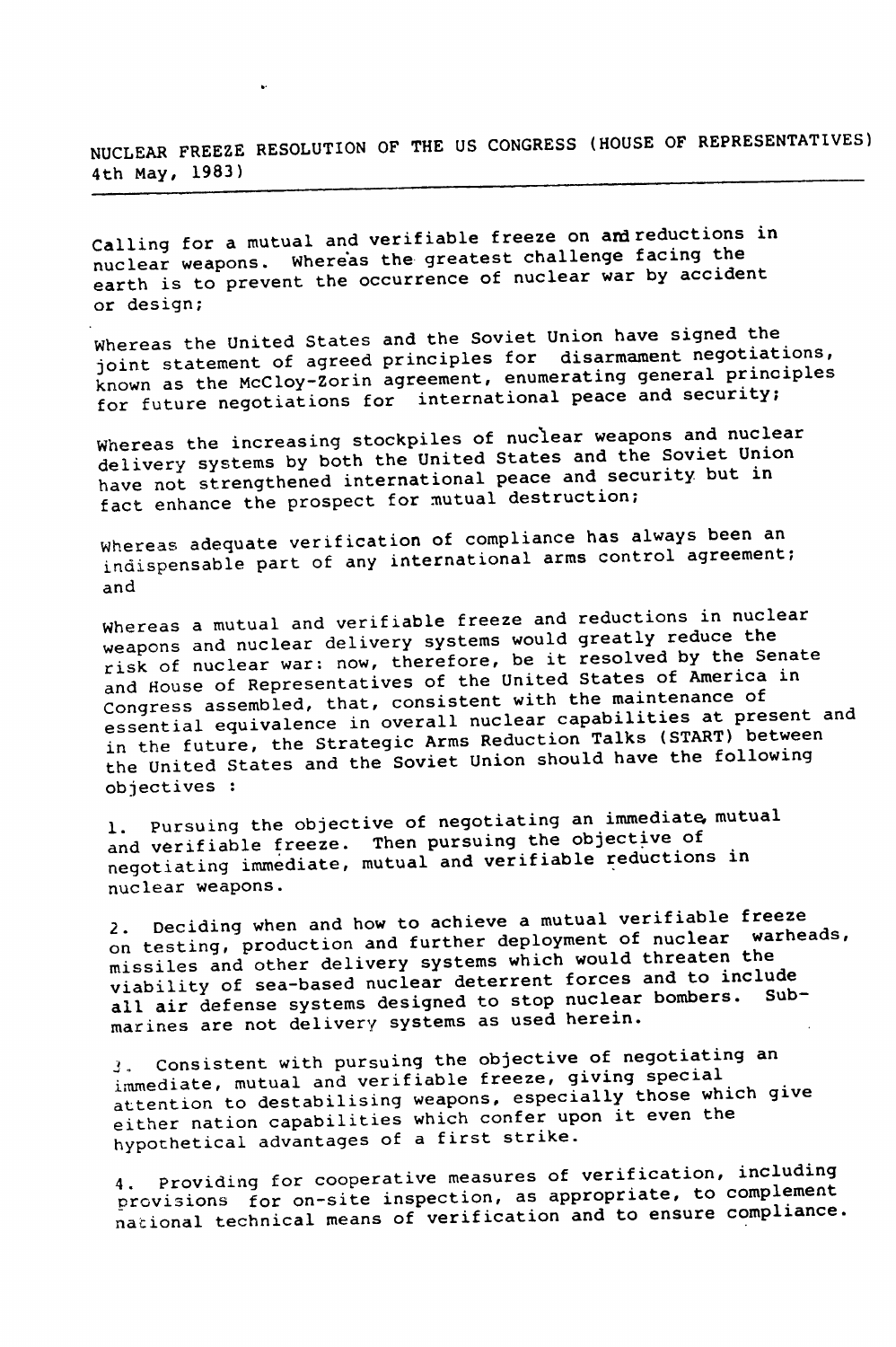5. Proceeding from this mutual and verifiable freeze, pursuing substantial, equitable and verifiable reductions through numerical ceilings, annual percentages or any other equally effective and verifiable means of strengthening strategic stability, with such reductions to be achieved within a reasonable, specified period of time as determined by the negotiations.

6. Preserving present limitations and controls on nuclear weapons and nuclear delivery systems.

Incorporating ongoing negotiations in Geneva on intermediate- $7.$ range nuclear systems into the START negotiations. Discussing the impact of developing comprehensive defensive systems consistent with all provisions of the treaty on the limitation of anti-ballistic missile systems.

Nothing in this resolution shall be construed by United 8. States negotiations to mandate any agreement that would jeopardise our ability to preserve freedom.

In those negotiations, the United States shall make every effort to reach a common position with our North Atlantic Treaty Organisation allies on any element of an agreement which would be inconsistent with existing United States commitments to those allies.

In the absence of a bilateral agreement embodying  $Sec. 2$ the objectives set forth in this joint resolution. Nothing in this resolution is intened to prevent the United States from carrying out its responsibilities under the December 1979 North Atlantic Treaty Organisation decision regarding intermediate range nuclear forces.

Sec. 3 (a) Consistent with purusing the overriding objective of negotiating an immediate, mutual and verifiable freeze, nothing in this resolution shall be construed to prevent the United States from taking advantage of concurrent and complementary arms control proposals.

Nothing in this resolution shall be construed to supercede  $(b)$ the treaty making powers of the President under the Constitution.

This resolution does not endorse any type of unilateral  $sec.4$ disarmament on the part of the United States.

Sec. 5 Consistent with purusing the overriding objective of negotiating an immediate, mutual and verifiable freeze, nothing in this resolution should be construed to prevent measures necessary for the maintenance of and credibility of the United States nuclear deterrent.

Until such time as the final instrument embodying the  $Sec.6$ objectives set forth in section 1 has been fully ratified by both the Soviet Union and the United States, nothing in this joint resolution shall be construed to prevent whatever modernisation and deployment of United States weapons may be required to maintain the credibility of the United States nuclear deterrent.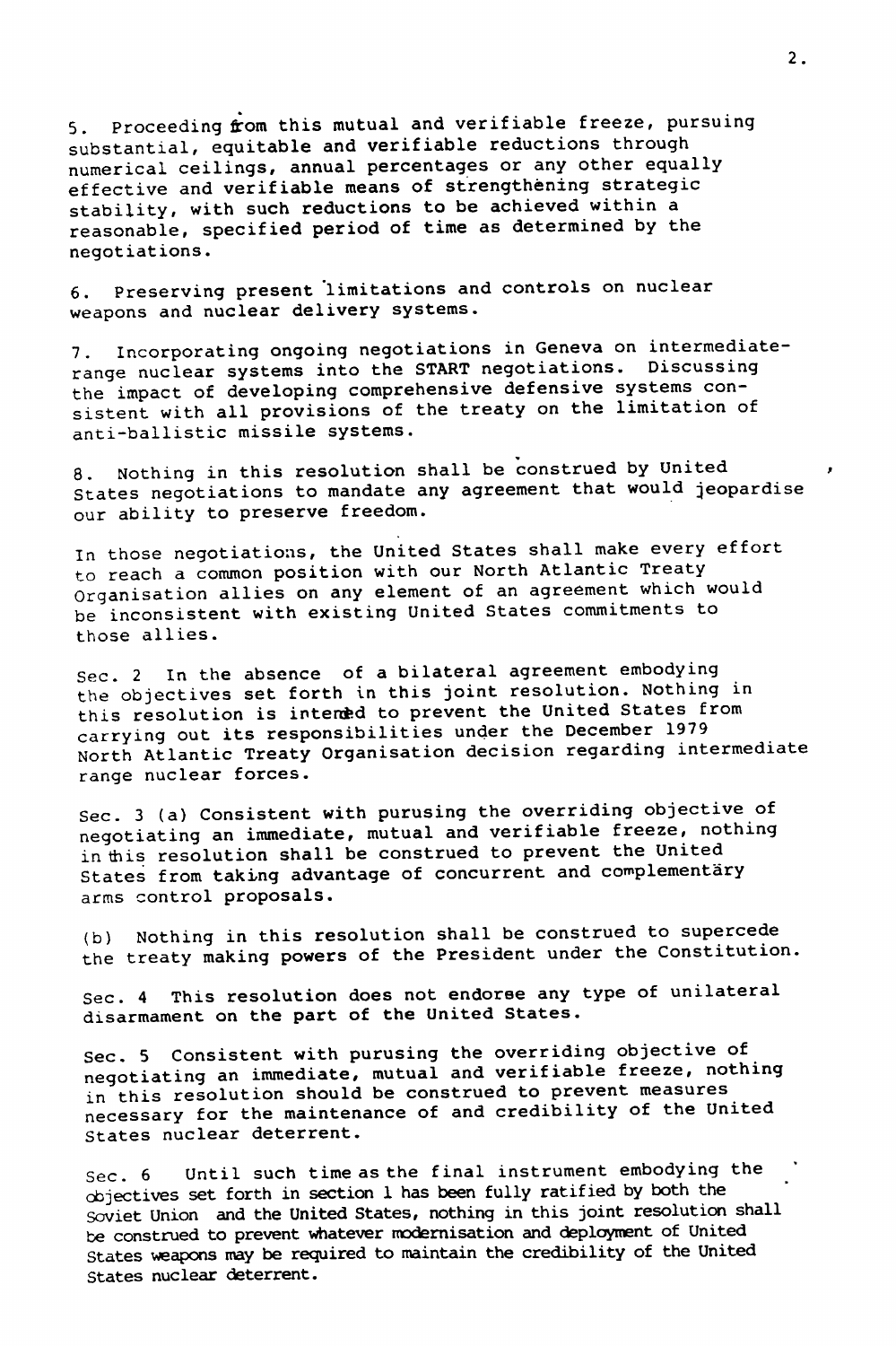Sec. 7 The Congress proposes that the House Committee on Foreign Affairs and the Senate Committee on Foreign Relations study measures relating to reductions pursuant to the first And relating to concurrent and complementary arms section. control proposals pursuant to section 2, especially those aimed at progressive reductions in the number of destabilising weapons through a mutual "build-down" or other verifiable processes.

Sec. 8 Any freeze agreement negotiated pursuant to this resolution should not prevent the United States from taking such measures with respect to our strategic systems as are necessary to protect the lives of the United States personnel operating those systems.

Sec. 9 For purposes of this resolution, a nuclear delivery vehicle is a device whose primary or exclusive mission requires it to carry a nuclear weapon into territory of or occupied by hostile forces.

Sec. 10 A freeze agreement in accordance with this resolution will not preclude the one-for-one replacement of nuclear weapons and nuclear delivery vehicles in order to preserve the credibility of the United States nuclear deterrence. Provided the new weapon or delivery vehicle is the same type as the old.

Sec. 11 Nothing in this joint resolution shall be construed.

- i. to prevent, during any negotiations pursuant to this resolution, or
- ii. to require that, in any negotiations pursuant to this resolution, the United States agree to a provision which would prevent, such modernisation and deployment of United States new or improved dual capable delivery systems as the United States may determine is required to maintain the capability of the United States defense posture.

Sec. 12 Consistent with public law 88-186. As amended, no action shall be taken under this act that will obligate the United States to disarm or to reduce or to limit the armed forces or armaments of the United States, except pursuant to the treaty making power of the President under the Constitution or unless authorised by further affirmative legislation by the Congress of the United States.

Sec. 13 Consistent with the provisions of public law 92-448, as amended, negotiations undertaken pursuant to this act shall provide for the maintenance of a vigorous research, development and saftey-related improvements program to assure that the United States would not be limited to levels of nuclear deterrent forces inferior to the force levels of the Soviet Union. Further, such negotiations should recognise the difficulty of maintaining essential equivalence and a stable balance in nuclear deterrent capabilities in a period of rapidly developing technology, and that any future arms control agreements should promote and stable international balance and enhance the survivability of United States nuclear deterrent forces.

 $\cdot/\cdot$